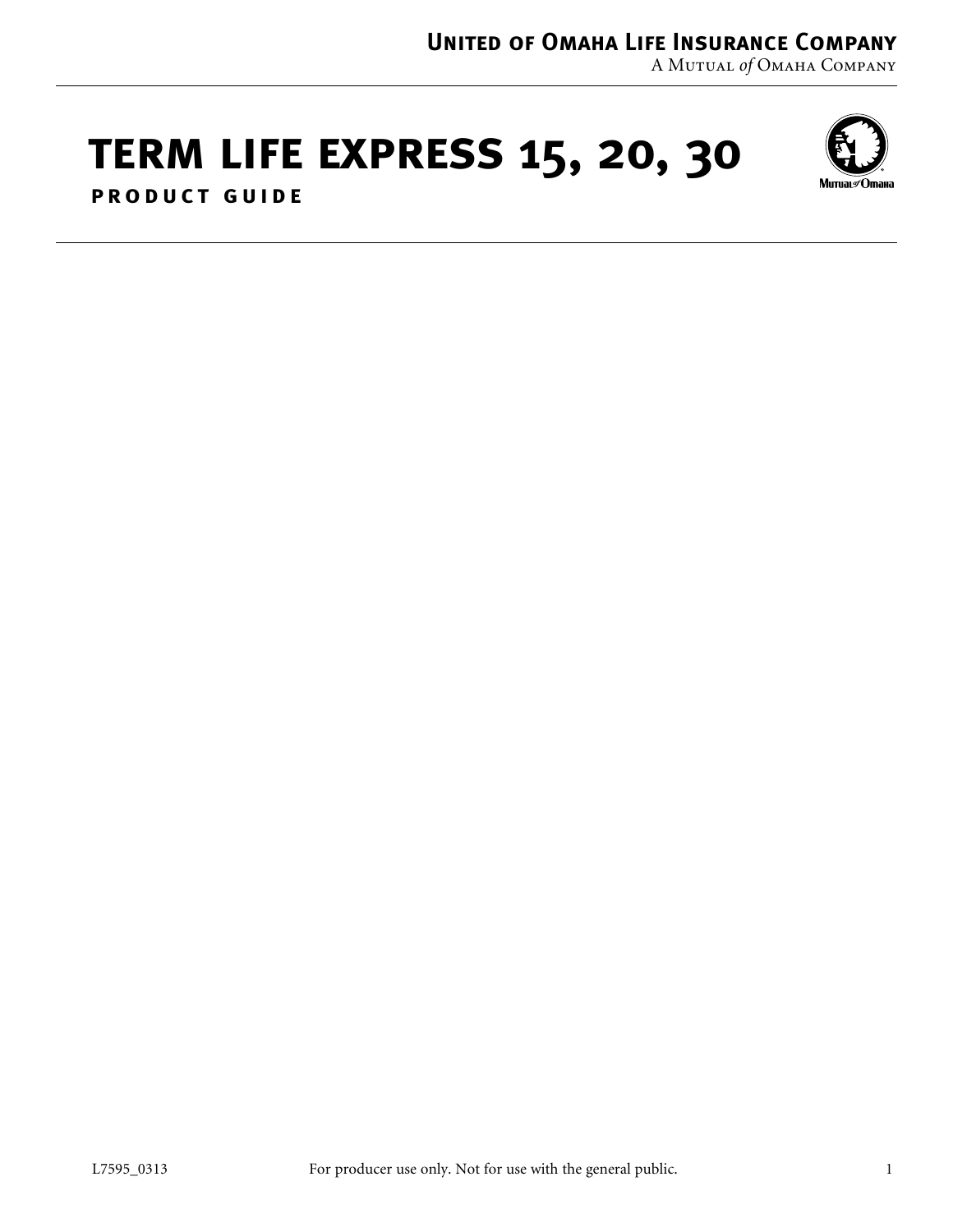## Safeguarding A Family's Most Important Asset with Term Life Express

This guide describes the specifications and features of term life insurance products designed to provide protection for mortgage holders. Term Life Express offers a variety of provisions and optional benefits that today's homeowners want.

More than just mortgage insurance, it gives clients and their families the peace of mind of knowing that money will be available to help pay off their mortgage or other debts if they die, or help make their mortgage payments if they suffer a disability.

Term Life Express target markets are:

- **n** Young families
- Dual-income families
- People with long-term debts such as a mortgage
- $\blacksquare$  Families with limited resources and large insurance needs

## Features

- <sup>n</sup> *Can help pay off debts if they die* In the event of death, provides cash that may be used to pay off debts, enabling the surviving spouse and children to keep the current lifestyle.
- Can help provide income for mortgage payments if *they become disabled*

In the event of a covered disability, this rider provides cash that can be used to make mortgage payments for either 18 or 30 months, after a 90-day\* elimination period.

\*In MD – 120-day elimination period.

<sup>n</sup> *Residential Damage Rider*

If the primary residence sustains \$25,000 or more of damage, this provision allows the monthly base premiums and riders to be waived for one six-month period.

<sup>n</sup> *Waives premiums if they become unemployed* In the event of qualifying unemployment, provides for premiums to be waived for one six-month period.

## <sup>n</sup> *Refunds all premium paid*

At the end of the policy term, this provision provides for a refund of all premiums paid if the life insurance is no longer needed.

## Product specifications

#### **Terms:**

**Five-Year Guarantee (the premium is guaranteed for the first five policy years)** 20-year Level Term 30-year Level Term

## **Full Guarantee (the premium is**

**guaranteed for the entire term)** 15-year Level Term 20-year Level Term 20-year Level Term with Return of Premium 30-year Level Term 30-year Level Term with Return of Premium

## **Death Benefit Options:**

Level Death Benefit

## **Face Amounts:**

\$25,000 – \$400,000 (simplified underwriting)

## **Underwriting Classes:**

Simplified Underwriting Standard Tobacco Standard Nontobacco

## **Premium Modes:**

Annual (1.00) Semiannual (.52) Quarterly (.275) Monthly BSP (.089)

## **Grace Period:** 31 days

**Policy Fee:** \$60 per year, per policy

**Policy Exclusions:** The policy's face amount will not be paid if the Insured's death results from suicide, while sane or insane, within two years of the date of issue (in CO, MO and ND, within one year). Instead, we will pay the sum of premiums paid since issue. In MO, benefits will be paid for all causes of death unless evidence shows that suicide was intended at the time of purchase.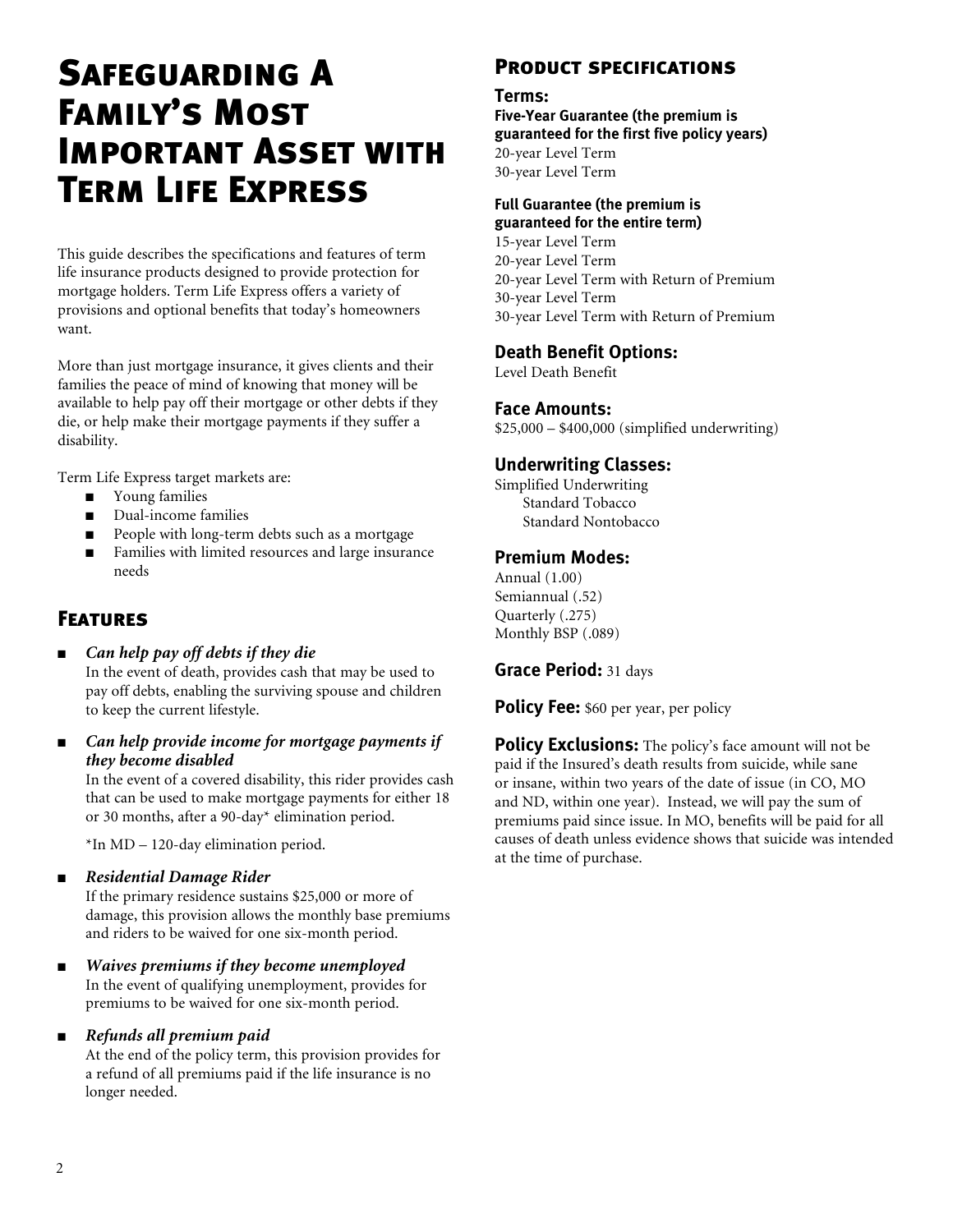## **Issue Ages Based on Age Last Birthday:**

Maximum issue ages may vary by state, product and risk class.

| Term    | Guarantee | <b>Without</b><br><b>ROP</b> | <b>With ROP</b><br><b>NonTobacco</b> | <b>With ROP</b><br><b>Tobacco</b> |
|---------|-----------|------------------------------|--------------------------------------|-----------------------------------|
| 15-Year | Full      | 18-65                        | N/A                                  | N/A                               |
| 20-Year | 5-year    | 18-65                        | N/A                                  | N/A                               |
| 20-Year | Full      | 18-60                        | $18 - 50$                            | 18-50                             |
| 30-Year | 5-year    | 18-65                        | N/A                                  | N/A                               |
| 30-Year | Full      | $18 - 50$                    | $18 - 50$                            | $18 - 50$                         |

| The noted Term Life Express products are not<br>available for the states listed below |   |                           |  |  |
|---------------------------------------------------------------------------------------|---|---------------------------|--|--|
| <b>State</b>                                                                          |   | $20/20 - ROP$ 30/30 - ROP |  |  |
| Utah                                                                                  | x | x                         |  |  |
| Pennsylvania                                                                          | x | x                         |  |  |
| Washington                                                                            | x | x                         |  |  |
| Vermont                                                                               |   |                           |  |  |

## **State Special Issue Ages**

|                               |                   | <b>MAXIMUM ISSUE AGE LIMITATION</b> |                           |               |
|-------------------------------|-------------------|-------------------------------------|---------------------------|---------------|
|                               |                   | <b>National</b>                     | FL, IN, NJ,<br>OR, PA, UT | <b>WA</b>     |
| <b>15T Non-ROP</b>            | <b>Nontobacco</b> | 65                                  | 65                        | 65            |
|                               | <b>Tobacco</b>    | 65                                  | 65                        | 65            |
| <b>20T Short Guar Non-ROP</b> | <b>Nontobacco</b> | 65                                  | 65                        | Not Available |
|                               | <b>Tobacco</b>    | 65                                  | 65                        | Not Available |
|                               | <b>Nontobacco</b> | 60                                  | 60                        | 60            |
| <b>20T Full Guar Non-ROP</b>  | <b>Tobacco</b>    | 60                                  | 60                        | 60            |
|                               | <b>Nontobacco</b> | 50                                  | 50                        | Not Available |
| <b>20T Full Guar ROP</b>      | <b>Tobacco</b>    | 50                                  | 50                        | Not Available |
| <b>30T Short Guar Non-ROP</b> | <b>Nontobacco</b> | 65                                  | 50                        | Not Available |
|                               | <b>Tobacco</b>    | 65                                  | 50                        | Not Available |
| <b>30T Full Guar Non-ROP</b>  | <b>Nontobacco</b> | 50                                  | 50                        | 50            |
|                               | <b>Tobacco</b>    | 50                                  | 50                        | 50            |
| <b>30T Full Guar ROP</b>      | <b>Nontobacco</b> | 50                                  | 50                        | Not Available |
|                               | <b>Tobacco</b>    | 50                                  | 50                        | Not Available |

The Disability Income Rider is not available on ROP products.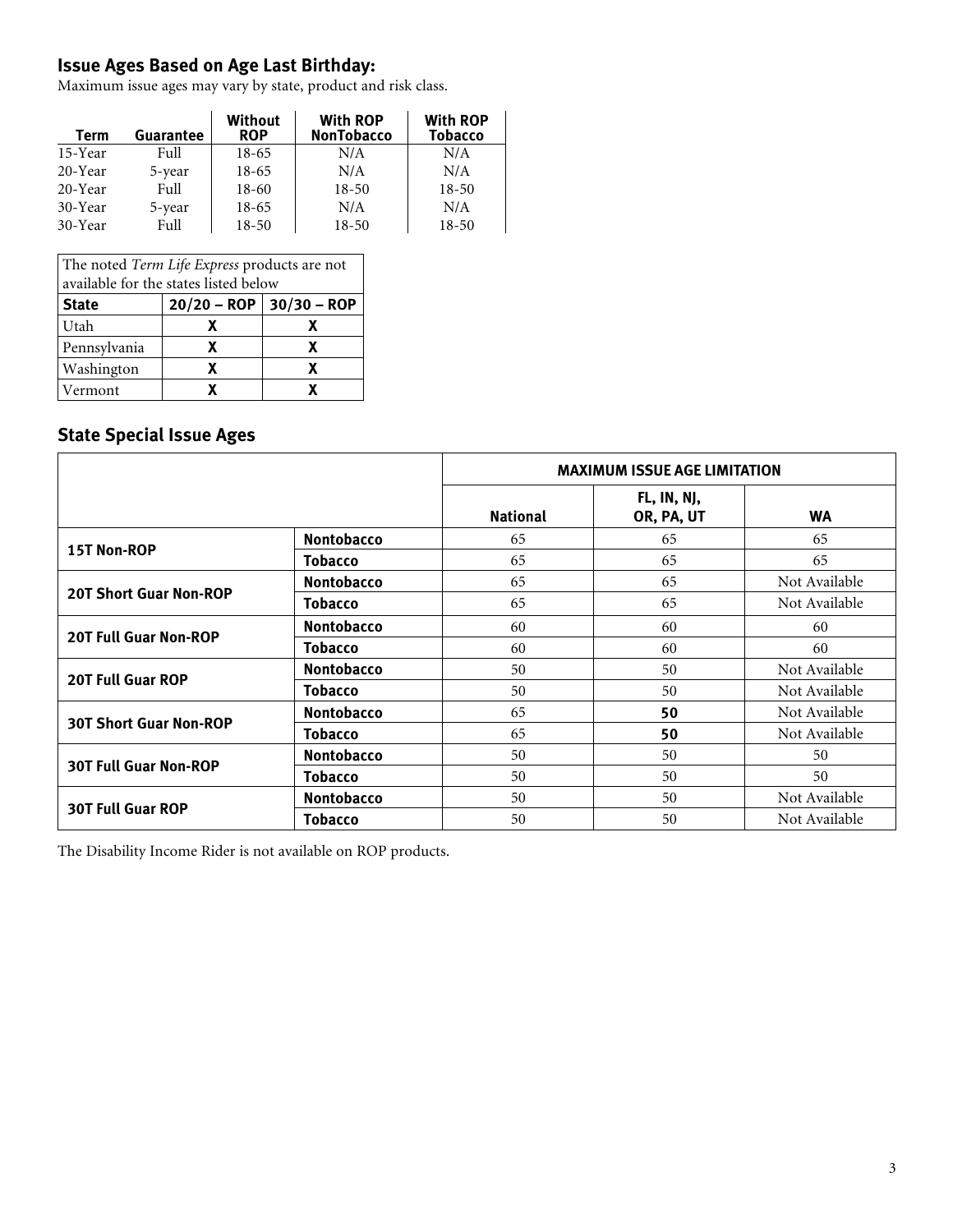## **Disability Income Rider Occupational Guidelines**

This section is designed to assist producers in knowing which occupations are uninsurable under Term Life Express Disability Income (DI) rider.

It is important that each application accurately describes the applicant's specific duties. Each applicant must have 12 months of earned income to be eligible for this rider.

If the applicant has more than one gainful occupation, whether full-time (30 or more hours per week), part-time or seasonal, all must be shown. Any decision on uninsurable occupations will be based on the one involving the greatest hazards. Income from the part-time or seasonal occupations will generally NOT be considered for determining monthly benefit amount eligibility/limits.

Uninsurable occupations and examples of some job duties are listed in alphabetical order. For occupations not listed, contact an underwriter for assistance. The uninsurable occupational list is a guide. Mutual of Omaha's underwriters utilizing all available sources of information will determine all final eligibility. Your assistance in providing precise details of any applicant's occupational duties will be beneficial toward determining any final eligibility status. Underwriting may require additional information regarding occupation and income.

## **Uninsurable occupations and examples of selected duties**

Acid Manufacturing — Acid handlers, skilled workers, other workers

Acrobat

Actor/Actress

Armed Forces Personnel

Asbestos Removal Workers

Astrologer

Athlete, Professional — Baseball, Basketball, Bowling, Golf, Jockey, Karate Instructor, Ski Instructor, Skier, Swimming, Tennis

Automobile Industry — Assembly Workers, Factory

Aviation Industry — Air Traffic Control Specialist

Aviation Industry/Aircraft Crew — Flight Attendants, Other Pilots or Officers (balloon, bush, test, crop dusting, firefighting, instructor, law enforcement, cable or pipeline patrol or helicopter)

Bailbondsman

Bill Collector — Repossessing

Blaster or Explosive Handler

Broker — Floor trader

Building and Construction/Bridge Construction — Painter, Structural Steel Workers

Building and Construction/Building Cleaners, Exterior — Sandblasters

Building and Construction/General Construction — Explosive Handler or Blaster, Painter (exterior-structural steel), Steeplejack, Structural Steel Workers (includes metal tank erection), Tower Erectors, Tunnel Workers (shaft or subway)

Busboy, Busgirl

Casino Workers (Dealers, Pit Boss, workers on floor)

Chemical Industry — Acid or Caustic Material Handlers, Machine Operators, Maintenance Worker, Other Workers, Still and Tank Cleaners

Circus or Carnival Workers — Acrobat, Aerialists, High Wire Performers, Wild Animal Handlers or Attendants

Crop Duster (flying)

Diver

Dockworker, Stevedore, Wharfworker (water transportation)

Drivers — Ash, Garbage, Trash, Emergency Vehicle (other than Fire), Racing (all types), Taxicab

Engineer — Mining (underground mine)

Entertainment Industry (Movies/Radio/Television) — Actor/ Actress/Entertainer

Explosive Handler or Blaster

Fashion Model

Firefighter

Fishing Industry/Fisher — Deep Sea — Others NEC (including divers)

Gambler, Professional

Garbage Collector

Guard — Prison or Correctional Facility

Guide — Mountain Climbing or River

Health Care Services, Professional — Masseur or Masseuse

Horse Breaker

Jockey

Junk Dealer

Law Enforcement — Jailer, Matron, Parole, Probation, Police Officer — Narcotics, Vice or Undercover, Prison Guard

Longshore Worker

Lumber Industry/Logging — Raft or River Crew

Lumber Industry/Road Building — Workers and Crew Supervisor

Lumber Industry/Sawmills — Laborer, Logpile Worker, Other Workers, Pond Worker, Slip Worker

Lumber Industry/Woods Crew — Fallers (shear operator), Chopper, Bucker, Busheler, Choke Setter, Chainsaw Operator, Hooker, Rigger, etc.

Lumber Industry/ Yard, Lumber — All Workers (non-clerical)

Marine Industry/Seagoing Vessels — Cargo — Crew

Masseur or Masseuse

Metal Industry — Workers in furnace rooms or those working with or near hot metal or slag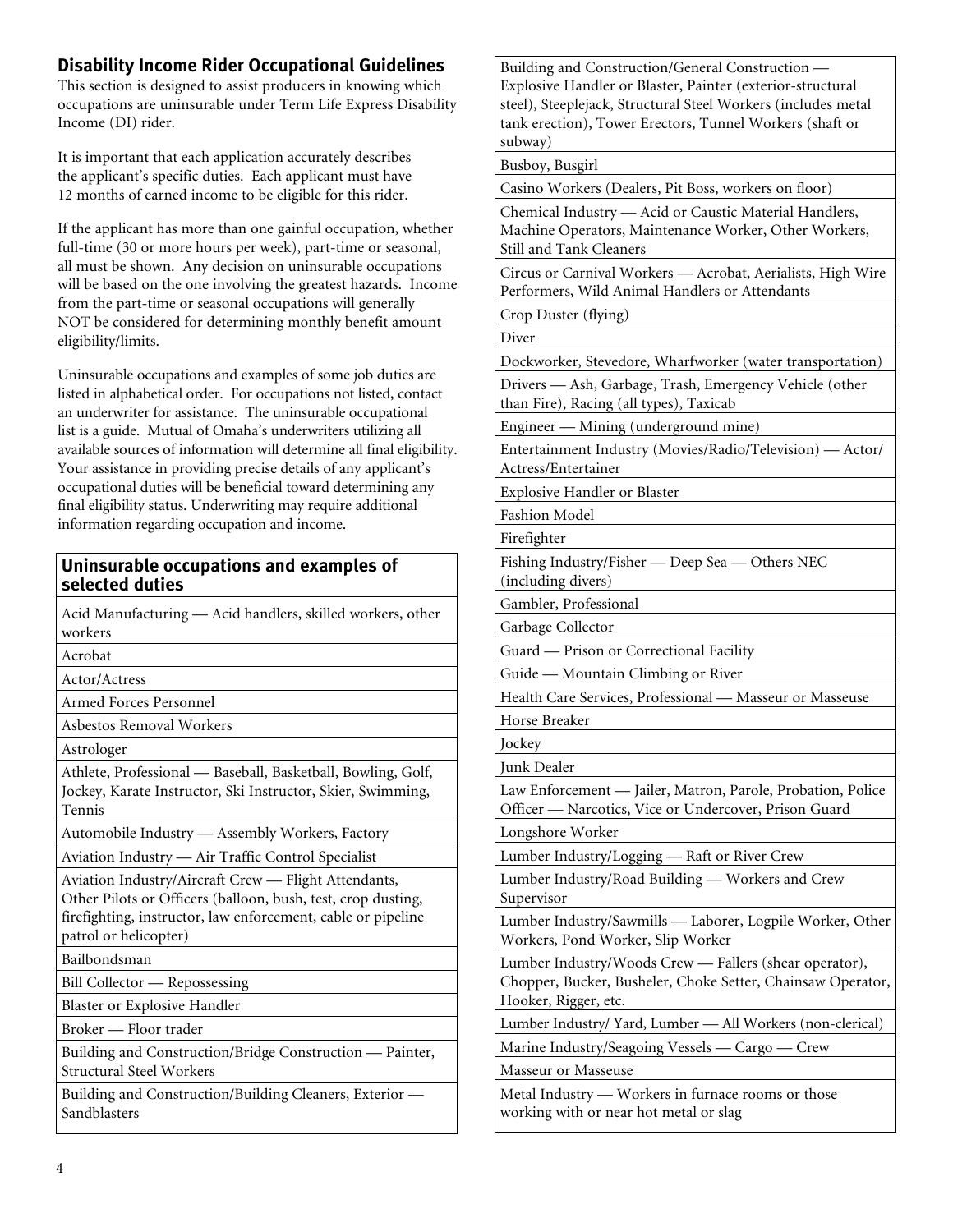| Mining Industry — Underground Workers, Generally; Hard<br><b>Rock Miners</b>                                                                                     |
|------------------------------------------------------------------------------------------------------------------------------------------------------------------|
| Mining Industry/Open Pit and Strip Mines - Blaster or<br><b>Explosive Handler</b>                                                                                |
| Mining Industry/Underground Mines - Blaster or Explosive<br>Handler, Engineer                                                                                    |
| Musician - Night Club, Restaurants, Lounges, Taverns, etc.                                                                                                       |
| Printing and Publishing Industry (Books, Newspapers,<br>Periodicals) — Author/Novelist/Writer — All Others [not<br>salaried]                                     |
| Public Utilities/Electric — Cable Splicer, Power Line Installer/<br>Repairer, Troubleshooter, Tower Erectors, Tree Trimmers,<br>Tunnel Workers (shaft or subway) |
| Public Utilities/Telephone, Telegraph, Cable TV - Lineman                                                                                                        |
| Quarries - Blaster                                                                                                                                               |
| Radium Workers                                                                                                                                                   |
| Rendering Plant Workers                                                                                                                                          |
| Restaurant/Tavern Industry - Bartender (not owner),<br>Busboy, Busgirl                                                                                           |
| Rodeo Performer                                                                                                                                                  |
| Steeplejack                                                                                                                                                      |
| Stevedore, Dockworker, Wharfworker (water transportation)                                                                                                        |
| Structural Steel Workers (includes metal tank erection)                                                                                                          |
| Stuntlady, Stuntman                                                                                                                                              |
| Tattoo Artist/Body Piercing                                                                                                                                      |
| Taxicab Driver                                                                                                                                                   |
| Trash Collector                                                                                                                                                  |
| Tree Trimmer/Surgeon                                                                                                                                             |
| Wharfworker, Dockworker, Stevedore (water transportation)                                                                                                        |
| Zoo Attendant - Wild Animal Handlers                                                                                                                             |

| <b>DI Rider Build Chart</b><br><b>Unisex Table</b> |       |        |       |  |  |
|----------------------------------------------------|-------|--------|-------|--|--|
| <b>Height</b>                                      | 5'0'' | 5'1''  | 5'2'' |  |  |
| Weight                                             | 183   | 183    | 186   |  |  |
| <b>Height</b>                                      | 5'3'' | 5'4''  | 5'5'' |  |  |
| Weight                                             | 190   | 196    | 201   |  |  |
| <b>Height</b>                                      | 5'6'' | 5'7''  | 5'8'' |  |  |
| Weight                                             | 206   | 213    | 220   |  |  |
| <b>Height</b>                                      | 5'9'' | 5'10'' | 5'11" |  |  |
| Weight                                             | 227   | 234    | 242   |  |  |
| <b>Height</b>                                      | 6'0'' | 6'1''  | 6'2'' |  |  |
| Weight                                             | 250   | 259    | 270   |  |  |
| <b>Height</b>                                      | 6'3'' | 6'4''  | 6'5'' |  |  |
| Weight                                             | 280   | 288    | 297   |  |  |
| <b>Height</b>                                      | 6'6'' | 6'7''  | 6'8'' |  |  |
| Weight                                             | 305   | 313    | 321   |  |  |
| <b>Height</b>                                      | 6'9"  | 6'10"  |       |  |  |
| Weight                                             | 329   | 339    |       |  |  |

## **Additional Product Features, Provisions and Riders**

Subject to state approval

#### **Return of Premium**

The ROP feature allows the base insured to receive a refund, up to 100 percent of all premiums paid into the policy, upon surrender of the policy. The ROP amount will return all premiums, paid and waived, including all policy fees and all rider premiums.

The Return of Premium percentages will vary from policy year to policy year on a policy to policy basis.

## **Unemployment Provision\***

This provision has a 6 month benefit period where we will waive the premiums for the base plan and all riders if the Insured becomes unemployed. The base plan must be in force for 24 months (in PA, 9 months) before unemployment begins. The elimination period is 4 straight weeks of unemployment where the Insured is receiving state or federal unemployment benefits.\*\* Proof of unemployment will be required at the time of claim. This will be a one time waiver.

- \*In CA, IN, MT, NJ, SC and VT: Waiver of Premium For Unemployment Rider.
- \*\*In Utah and Pennsylvania, from any recognized unemployment program.

## **Common Carrier Death Benefit Provision**

This provision provides for an additional death benefit equal to 100 percent of the original face amount. If the base insured dies in an accident while a fare paying passenger on a common carrier (e.g., airplane, train, bus, etc.), we will pay the beneficiary the additional amount.

**Disability Income Rider** (not available on ROP products) The rider can only be added at issue. The premium is guaranteed only for the first year. The Insured can apply at issue for a maximum monthly benefit equal to the lesser of:

- 1.5 percent of the face amount at issue or
- $\blacksquare$  \$3,000 per month or
- 60 percent of the Insured's monthly gross income (If group insurance disability coverage is in force, a maximum total benefit of 72 percent of the insured's monthly gross income may be allowed.)

The monthly benefit amount being applied for will be reduced by the amount of any individually owned Disability Income insurance already in-force. The Insured will also apply for either an 18-month benefit or a 30-month benefit. The monthly benefit amount and the benefit period cannot be changed after issue. The elimination period is 90\* days. Pre-existing conditions are excluded from coverage during the first two years of the policy.

The minimum monthly benefit amount that can be applied for is \$250.

The Insured can use the 18 or 30 months of benefit at various times if the disability did not last the entire benefit period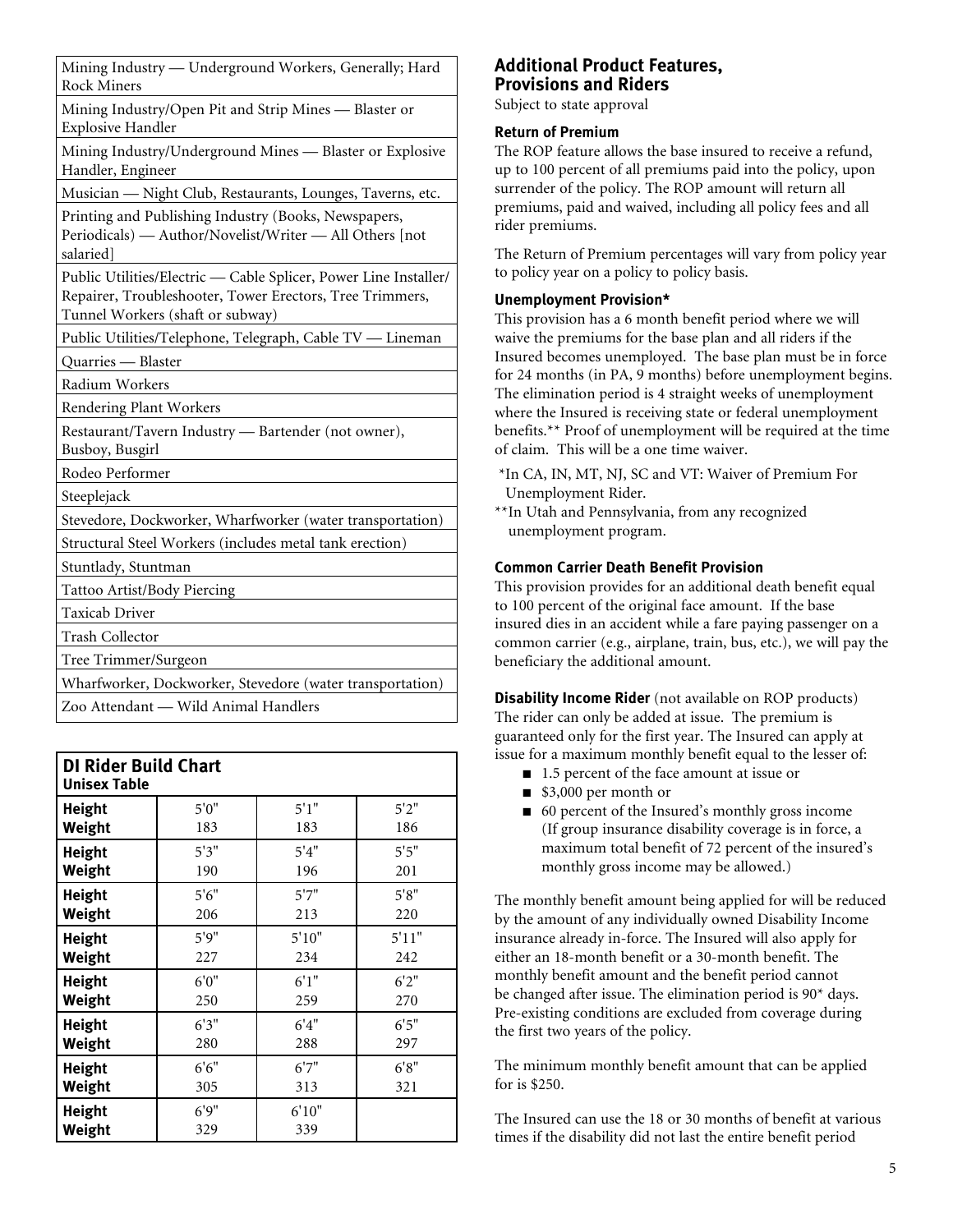(i.e., initial disability lasted 12 months and so insured has 6 months of an 18-month benefit left). Once the Insured uses up the entire 18 or 30 months of disability benefits, the rider terminates and the premium drops off.

If the Insured does not become disabled prior to the earlier of the end of the level period or age 60, the benefit is no longer available. However, if the Insured is in benefit he/she will continue to receive the remainder of the benefit as long as he/ she is still disabled.

The rider premium stops on the anniversary date of the level period or the anniversary date following the Insured's 60th birthday.

The definition of disability will be "Any Occupation" for the entire 18 or 30 months. "Any Occupation" disability is defined as the Insured's inability to substantially perform in the usual and customary way the essential duties of any occupation for which the Insured may qualify by reason of education, training or experience.

The net monthly income disability benefit payable equals the monthly income benefit shown on the policy data pages, reduced by the amount of Social Insurance benefits received, if any, for the total disability being claimed. Social Insurance means disability or retirement benefits the Insured is receiving due to a current sickness or injury. Social Insurance benefits include: Social Security Disability or Retirement Benefits, Workers' Compensation Benefits, Government Retirement and/or Disability Fund Benefits, and Railroad Retirement Act Disability Income or Retirement Benefits.

Regardless of any reduction due to Social Insurance, benefits payable for Total Disability under this Rider will not be less than \$50 per month.

\*In MD, elimination period is 120 days.

## **Waiver of Premium Due to Disability Rider**

If the Insured becomes totally disabled and is unable to work, we will waive the premium for the base policy and all riders through the level period. The elimination period is 90\* days. This benefit will continue as long as the Insured is disabled. If the Insured does not become disabled prior to the earlier of the end of the level period or age 60, the benefit is no longer available.

The premium for this rider stops on the anniversary date of the level period or the anniversary date following the Insured's 60th birthday.

The definition of disability will be "Any Occupation." "Any Occupation" disability is defined as the insured's inability to substantially perform in the usual and customary way the essential duties of any occupation for which the Insured may qualify by reason of education, training or experience. The premium will be a percent of the total premium for the base policy and all other riders.

\*In MD, elimination period is 120 days.

#### **Residential Damage Rider**

If the primary residence sustains \$25,000 or more of damage, this provision allows the monthly base premiums and riders to be waived for one six-month period.

## **Accelerated Death Benefit Rider**

The rider can only be added at issue. An Accelerated Death Benefit Rider (no cost) will be available as an addition at issue.

The rider provides a lump-sum benefit if the Insured provides evidence that his/her life expectancy is 24 months or less. The lump-sum benefit is equal to 92 percent of the death benefit. Once the 92 percent benefit is paid out, the policy will be terminated.

In Florida, life expectancy is 12 months or less. The lump-sum benefit is equal to 94 percent of the death benefit.

In New Jersey, life expectancy is 6 months or less. The lumpsum benefit is equal to 96 percent of the death benefit.

In IN, OR and WA, lump sum benefit is equal to 94 percent.

The ABR rider may not be available in all states.

## **Accidental Death Benefit Rider**

The rider can only be added at issue. The issue age of the base insured must be 18-55.

The rider terminates and the premium stops at the earlier of the level period or the anniversary date of the policy following the Insured attaining age 65. The ADB amounts available are based on the issue age of the base insured and are as follows:

- Minimum ADB Amount: \$10,000
- $\blacksquare$  Maximum ADB Amount: Issue Ages: 18 25 = \$100,000 Issue Ages:  $26 - 55 = $250,000$

**OR** 1 times the face amount, whichever is less.

Premiums will not vary by sex or smoker classification.

## **Children's Rider**

The rider can only be added at issue, and is available for the base policyowner only. The issue age of the base insured must be 18-55.

The rider terminates and the premium stops at the earlier of the anniversary date following the Insured's age 65 or the youngest child attains age 23. The Children's Rider covers all unmarried dependent children (age 15 days through 23 years (i.e., cannot be added after 20 years of age)) who are members of the Insured's household and listed in the application. Children born or adopted after issue of this rider are included automatically when they attain the age of 15 days.

When the coverage on a child expires, the child may, without evidence of insurability, convert to any form of permanent insurance up to \$5,000 for every \$1,000 of term coverage.

The annual premium for the Children's Rider is \$7.20 for every \$1,000 of insurance. This rider is available in amounts of \$5,000 and \$10,000. <sup>6</sup>